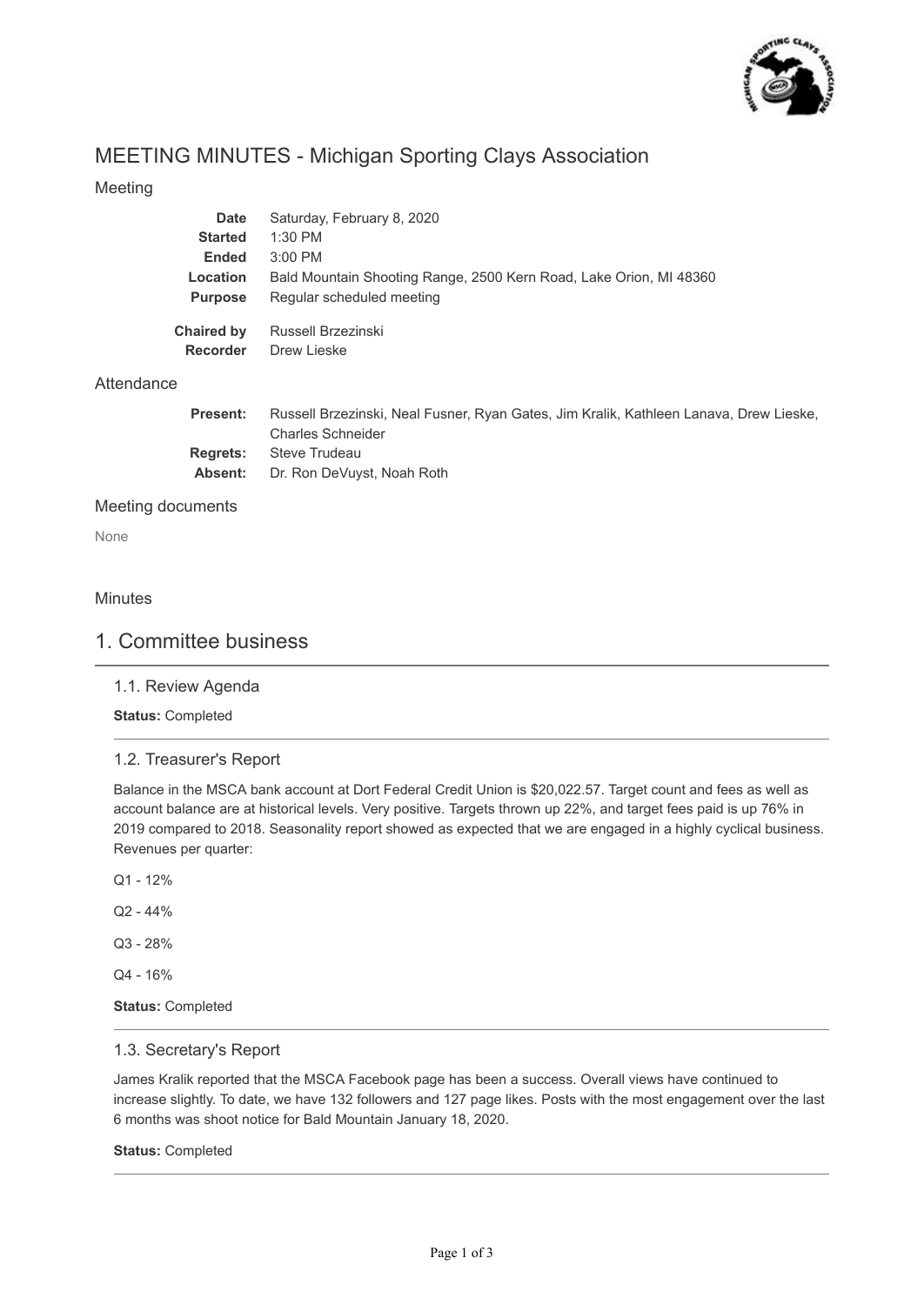

# 2. OLD BUSINESS

# 2.1. iClays / WinScoreOnline Incentive for Clubs

*From previous meeting:* Drew proposed the idea of offsetting iClays or WinScoreOnline fees to some extent to encourage new and smaller clubs to utilize online registration and scoring. Several clubs including Multi-Lakes and 4 Square Sportsman's have had good luck using iClays to draw a noteworthy attendance. iClays fee is 1 cent per target wheras WinScoreOnline is more expensive.

Russ suggested perhaps a \$50 reduction in fees per shoot for new clubs to try it.

*New discussion:* The Board is still undecided on how to incentivize clubs to utilize online registration and scoring, and whether those clubs that don't use it actually would if given an incentive. The following clubs throw registered shoots but do not utilize iClays or WinScore: Action Shooting Sports, Alpena Clay Busters, Lewiston, Pine Ridge, and Seaway Gun Club. Kathleen suggested we contact these clubs to gauge interest.

**Status:** Deferred until 12/3/2019

# 3. NEW BUSINESS

## 3.1. Officer Elections

- Russ Brzezinski was re-elected as president.
- Kathleen was elected as vice-president.
- Neal was re-elected as treasurer.
- Drew expressed is intent to step down as secretary due to other work and personal commitments, he will act as interim secretary until July 2020 when a new secretary will be elected. He will work with Russ and Kathleen to transition duties.

Noah Roth decided not to accept his position on the MSCA Board. He was the only nominee to replace Steven Schindler who's term had expired. The Board will solicit nominations for a new Board member ASAP.

#### **Status:** Completed

# 3.2. NSCA Rule Changes - Thoughts

Steve Trudeau, Michigan NSCA delegate, requested that the Board deliberate the two new NSCA rule changes proposed prior to him casting his vote. The rule changes proposed are:

#### **Rule Change #1: Sub-Gauge Classification**

In an effort to slow the movement upward to Master Class based on Sub-Gauge punches, as well as to promote participation in shooting the sub-gauges and to increase the number of sub-gauge events held, the following rule is proposed :Creation of a separate Sub-Gauge Class System - Starting January 1, 2021, any sub-gauge event (defined as any event using a shotgun that is not 12-gauge and is smaller in diameter than 12-gauge) would have a separate class system. (This would be one class for all the sub-gauges smaller than 12-gauge, not a class for each gauge).

To begin the new Sub-Gauge classes, ALL shooters would start one (1) class lower than their current 12-gauge class as of December 31, 2020, prior to the 2020 end-of-year review. Shooters cannot refuse the down-class; thus, there will be NO Master Class shooters in the Sub-Gauge classification to start the first year (2021).

The punch system would be the same as with the current 12-gauge system.In mid-January 2021, all shooters in the 12-gauge classes will go through a normal end-of-year review based on the 2020 shoot year. If the shooter gets down-classed in their 12-gauge class during the end-of-year review, they may refuse the down-class for the 12 gauge class ONLY. Nothing is changing for the 12-gauge classification process.